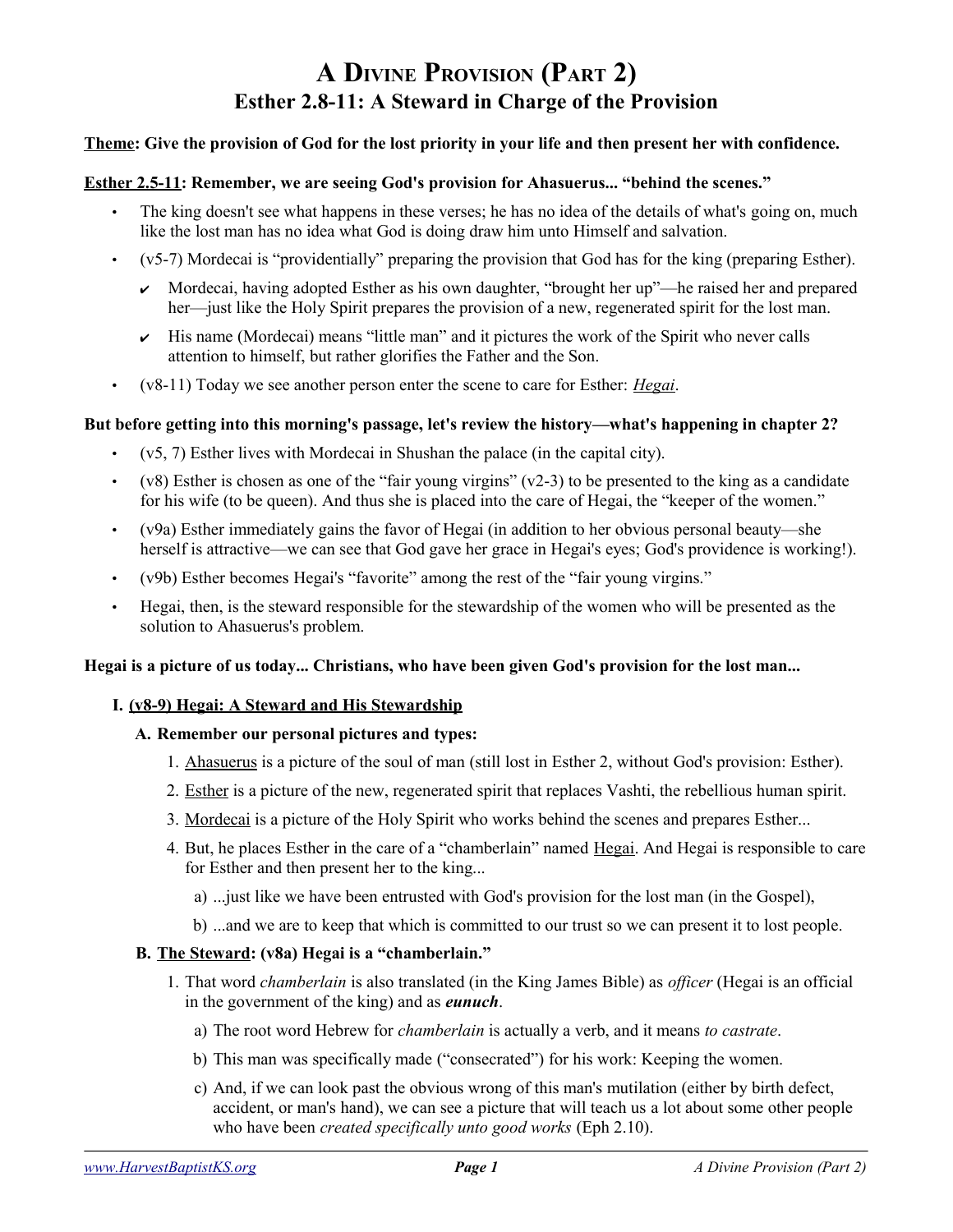- 2. In Hegai's "consecration" to the service of the king, we see a picture of us—Christians.
	- a) We have been created in Christ Jesus unto good works—works the King has given us to do.
	- b) In Hegai we see a picture of this "creation": A total consecration to the service of the king.
		- (1) (Rom 13.8) Just as Hegai was set apart to loyally serve the king, so we are set apart in Christ to serve the lost—to love our neighbor.
		- (2) (2Cor 5.18-21) Just as Hegai was set apart to serve the king by caring for the provision that would meet his need, so we are set apart to serve the lost with the provision of the gospel.
- 3. However, in spite of his "consecration" to the king, Hegai is just a simple servant to the king.
	- a) Hegai can't order the king around. He can't make the king decide for one woman over another.
		- Hegai's responsibility is to care for the women and present them for the king to *choose*.
	- b) Although we may want to make lost people convert to Christ, we really only present the gospel to the lost. They must choose to repent and turn to Christ in faith.
		- (1) We're just simple servants—ambassadors—sent to lost men to love them by presenting the solution to their greatest need.
		- (2) We trust in the work of the Spirit to convince and convict the lost person who hears the gospel. But even after that, the lost person must choose to accept or reject the message.
- 4. We are like Hegai: We are *stewards* in Christ, *consecrated* in service to lost people. We have a stewardship... We have been entrusted with the provision for lost man's greatest need...

# **C. His Stewardship: (v8b) Hegai is the "keeper of the women."**

- 1. Notice that Hegai not only receives Esther (v8b; God's providential provision to meet Ahasuerus's need), but he also receives the rest of the maidens from all the provinces of the kingdom.
- 2. Remember what we've seen in our personal pictures and types:
	- a) (Est 2.1) Ahasuerus has dethroned Vashti (rebellious human/natural spirit), but he has yet to receive the provision from God in Esther (a new, regenerated spirit). So, we see him "convicted" and in need. Something is still not right—something's still wrong.
	- b) (Est 2.2-4) So, based on the sincere, good-intentioned advice of people close to him, the king starts a useless and futile search out in the world for an answer to his problems.
		- This is a picture of the lost man, under the conviction of the Holy Spirit, seeking out a humanistic solution to his problem (seeking a solution that is "right in his own eyes").
- 3. And so Hegai, the consecrated servant, receives *all* the fair young virgins from *all* the provinces.
	- a) Yes, he receives God's provision, too: Esther. But, along with her... hundreds of other women.
	- b) Just like Hegai, we receive "nice, pretty things" from all parts of the world, things that promise to solve the problems of lost people.
		- (1) Think about it: From society, culture, television, radio, Hollywood (movies), books, teachers, professors, the government... from *every* province...
		- (2) We receive "fair young virgins" that look good and promise to meet the need the lost man feels when he's under conviction from his Creator:
			- Psychology, humanism, self-help, science, education, a career, religion, hobbies, sex, alcohol, drugs, money...
	- c) We are just like Hegai!
		- (1) We are the "keepers of the women"—the keepers of all the potential solutions to the king's problem (the lost man's problem of conviction).
			- We, as stewards of all these "maidens" can offer the king whichever we choose.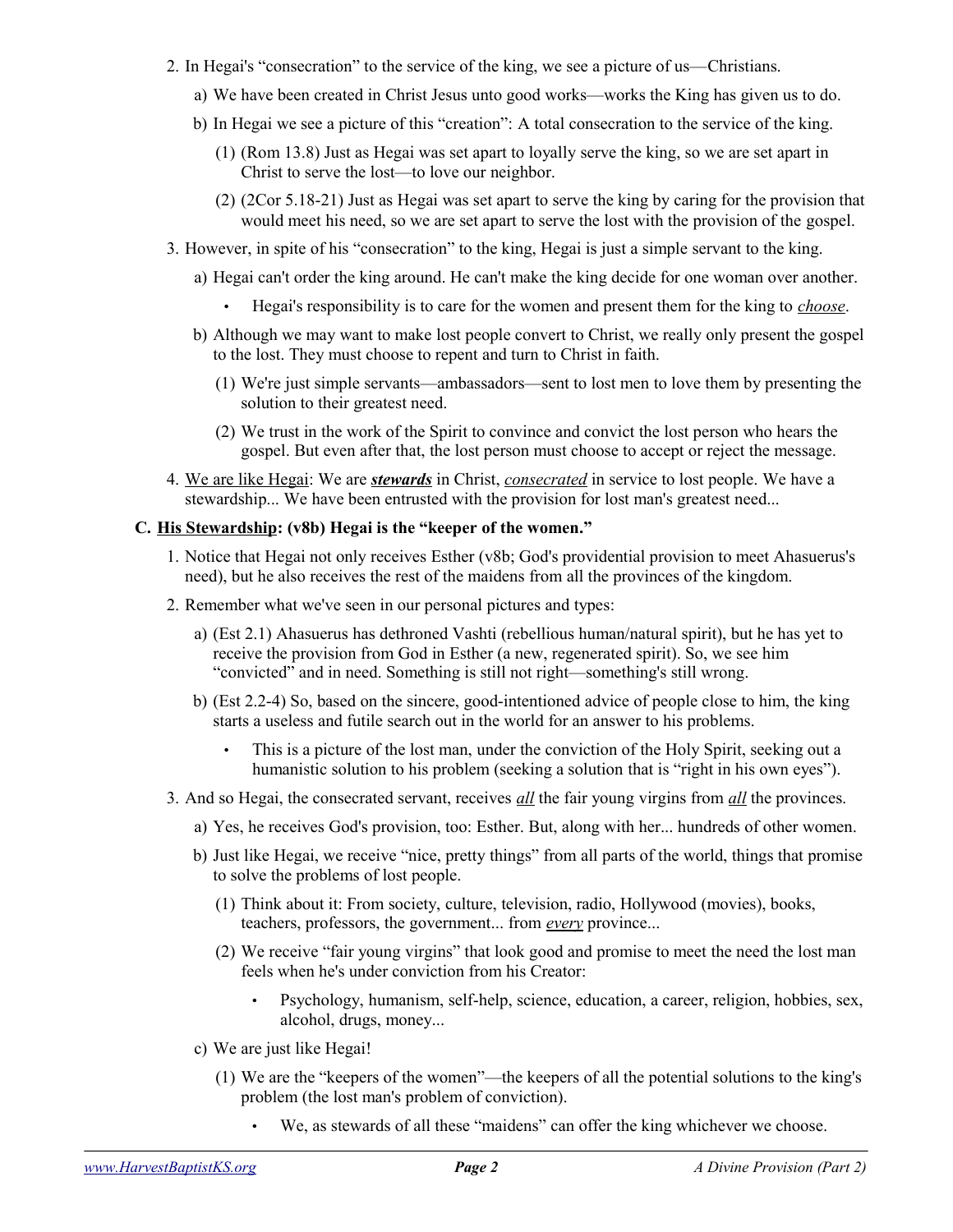- (2) But Hegai also receives Esther, the provision from God—the only true solution to the need.
	- (a) And Hegai received Esther from Mordecai: (1Tim 1.11) Just like we have received the provision for the lost man's need from God Himself (pictured in Mordecai; the Spirit)
	- (b) (1Cor 4.1-2) We, like Hegai, are stewards of the "mysteries of God"—the revelation that was hidden, but now is made manifest (the message of the gospel).
	- (c) (2Cor 5.18-21) We, as stewards, have received the provision of God for the lost: The word of reconciliation (the message of the gospel of Jesus Christ).
	- (d) (1Tim 6.20a) We are to "keep" that which has been committed to our trust, just like Hegai was the "keeper of the women." We are stewards and ought to be found faithful.
- 4. Which "fair young maiden" will *you* prefer over the others? Hegai prefers Esther...

# **D. His Decision: (v9) Hegai prefers Esther over all the other fair young virgins of the world.**

- 1. Hegai quickly realizes what he has in Esther: "*...the maiden pleased him...*" immediately.
	- a) And that, of course, is another picture of God's provision in the gospel: It's attractive!
	- b) (Est 2.17) Esther is different from all the others. She doesn't need to be dressed up and made up in order to impress anyone. She herself is unique and different from all the others.
	- c) And when you place the gospel along side the humanistic, worldly solutions offered to fix lost man's problem... there's no comparison. God's provision is attractive—unique among all!
- 2. Therefore, Hegai gives Esther a *provision* he doesn't give the rest of the maidens.
	- a) Hegai "speedily gave her her things for purification, with such things as belonged to her."
	- b) We should also be "speedy" in *providing* things for the provision of God entrusted to us.
		- (1) (Titus 2.10) One thing that comes to mind is a holy life that will adorn the gospel.
		- (2) (Php 1.27) We ought to live in a way that results in *beautifying* the gospel we preach.
- 3. Hegai also gives Esther a *preeminence* above the rest of the maidens.
	- a) Esther is the only one that receives seven maidens to assist her
	- b) We ought to give the gospel preeminence in our lives—we ought to provide things for the gospel and the preaching of the gospel that we don't provide for anything else in our lives.
		- Think of your time, your talents, your treasure: Does the gospel get preeminence with these things? Or do you take these things and give them to other "maidens" in your life?
- 4. Thirdly, Hegai gives Esther *priority* in his life (and stewardship).
	- a) Hegai preferred Esther *unto the best place* in the house of the women (*his* house/stewardship).
	- b) God's provision for the lost man ought to have *priority* in our lives, too.
		- It ought to hold *the best place* in our lives (especially among the other "pretty things" the world offers for the solution to lost man's problem).
- 5. Hegai made the decision to prefer Esther above all the others? So, how about us...?
	- a) Hegai received all the maidens from all the provinces, just like we have received all the philosophies of this world.
	- b) But he also received Esther, God's providential provision for Ahasuerus, just like we have received the gospel which will provide the lost man a new, regenerated spirit (reconciliation).
	- c) And Hegai gave Esther a provision he didn't give the others, preeminence over the others, and priority among the others.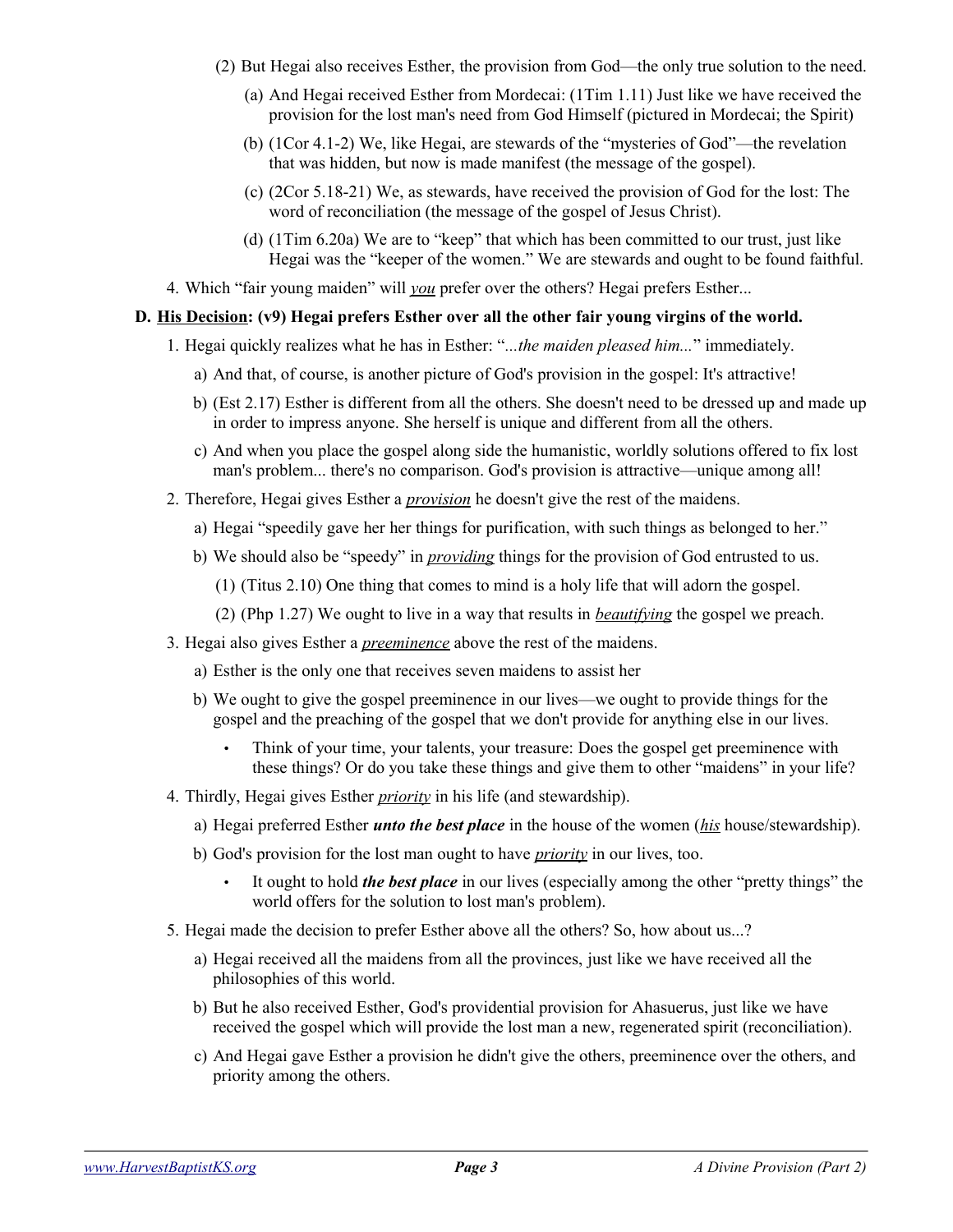- d) What do we do with God's provision for the lost man that we have received in the gospel?
	- (1) Do we decide each day to prefer that provision (the gospel) over the other pretty things the world offers to solve man's problem?
	- (2) The next time we find ourselves in the presence of a lost person, which will we offer?
		- (a) Will we offer him the humanistic, self-help remedies of the world?
		- (b) Or will we offer him the provision of God in the gospel of the Lord Jesus Christ?
	- (3) We're stewards just like Hegai (set apart to serve others) and we have a stewardship (we have received all the fair young virgins that promise to solve the problem).
		- (a) How can we be sure we are faithful stewards in our stewardship?
		- (b) I think we see a idea of how we can remain faithful stewards in Hegai's name...

# **E. His Name: "Hegai" ought to be our "name" too...**

- 1. (v3) *Hege* means *meditations* and (v8) *Hegai* means *my meditations*.
- 2. If we want to make sure we continually (always) prefer Esther to all other things in this world, we have to be a people known for *our meditations*.
	- a) (Josh 1.8) If we hope to prosper and have good success in the stewardship entrusted to us, we have to *meditate* in God's Word day and night.
	- b) (Ps 1.1-3) If we hope to be fruitful in that which God has entrusted to us, we have *meditate* in the Law of the Lord, the Scripture.
	- c) (Ps 119.97-104) We have to *love* God's Word, because only then will we *meditate* in it always.
	- d) (2Tim 3.15-17) That is the only way to become the consecrated servants that God desires for us to be—consecrated unto the good works He has prepared for us to do (e.g., evangelism).

## **II. (v10-11) Mordecai: The Spirit and His Watchcare**

# **A. (v10) Mordecai´s Control**

- 1. Historical Application: Here we see the providence of God...
	- a) Mordecai instructed Esther not to tell anyone she was a Jew, for whatever reason.
	- b) This prepares the way for God to end the persecution Haman starts and set up Mordecai in Haman's place as prime minister to reign with the king.
- 2. Personal Application: The Holy Spirit is in control of the situation.
	- a) Even though Mordecai has entrusted Esther to the care of Hegai, he's still in control (he's still taking care of Esther).
	- b) And even though we have been entrusted with the stewardship of God's provision for the lost man in the gospel, remember that God is still in control; the Holy Spirit is always in control of the situation.

#### **B. (v11) Mordecai's Care**

- 1. Historical Application: (v5, 19) Remember, Mordecai works in the palace so he has access to Esther; she is never out of his personal watchcare.
	- $(v11)$  And so he is there, each and every day, checking on Esther, caring for her.
- 2. Personal Application: Just like Mordecai, the Holy Spirit is always with us. He has access to every corner of our lives, and he will care for the provision of God in our lives... always.
	- It's like Christ's promise in the Great Commission: (Mat 28.18-20) "*...and, lo, I am with you alway, even unto the end of the world.*"